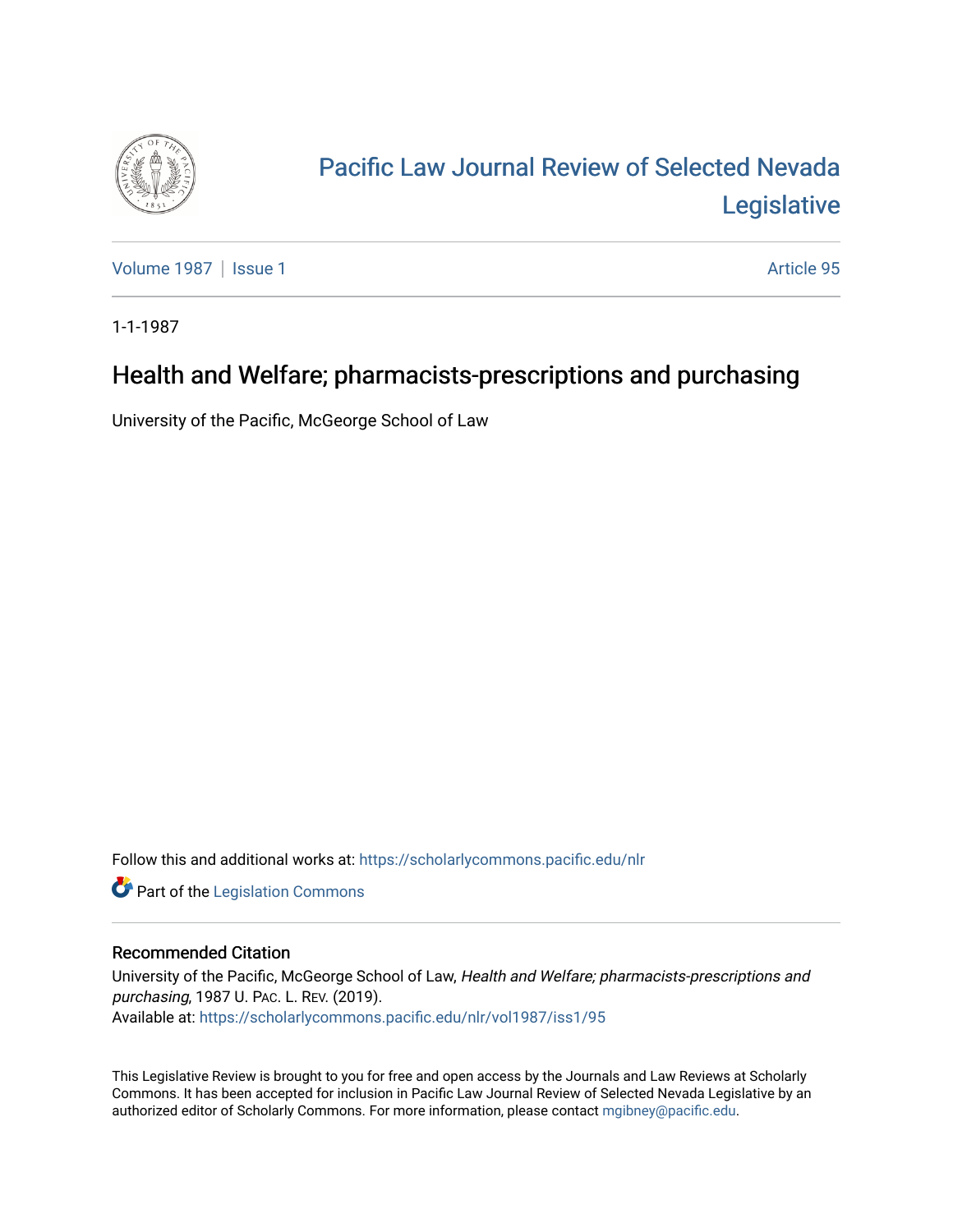#### *Health and Welfare*

### **Health and Welfare; pharmacists-prescriptions and purchasing**

NEv. REv. STAT. §§ 453.740, 453.750, 453.760, 453.770, 453.780, 453.790, 453.800, 453.810 (repealed); §§ 453. ..., 639. .... (new); §§ 453.085, 453.141, 453.251, 453.331, 453.510, 454.001, 454.007, 454.213, 454.279, 454.286, 639.001, 639.050, 639.2351, 639.2445, 639.247 (amended). AB 695 (Committee on Commerce); 1987 STAT. Ch 417 SB 256 (Committee on Human Resources and Facilities); 1987 STAT. Ch 447

Existing law permits the State Board of Pharmacy' (Board) to order a certificate<sup>2</sup> holder to submit to a physical or psychiatric examination if the Board determines the holder to be incompetent to practice pharmacy by reason of a physical or mental injury, illness or disability, or chronic or excessive use of alcohol or drugs.<sup>3</sup> The Board must order an immediate suspension of the holder's right to practice pharmacy if they determine that the holder is not competent to practice.<sup>4</sup> With the enactment of Chapter 417, the Board may place a certificate holder who is not competent to practice by reason of excessive drug or alcohol use on probation if the holder voluntarily enters and completes a program of treatment.<sup>5</sup> In addition, Chapter 417 provides that the Board or other person who initiates or assists, without malicious intent, in any lawful investigation or administrative proceeding; concerning the discipline of a pharmacist is immune from any civil liability.<sup>7</sup>

<sup>1.</sup> *See* NEv. REv. STAT. § 639.002 (definition of State Board of Pharmacy).

<sup>2.</sup> *See id.* § 639.003 (certificate means a certificate of registration as a pharmacist).

<sup>3.</sup> *Id.* § 639.2445 1 (amended by 1987 Nev. Stat. ch. 417, sec. 7, at  $\Box$ ) (the Board must pay for the examination). The Board must conduct a hearing after receiving the findings of the examining physician or psychiatrist to determine whether the certificate holder is competent. Id. § 639.2445 3 (amended by 1987 Nev. Stat. ch. 417, sec. 7, at  $\_\_$ ). Any hearing to suspend or revoke a certificate, certification, license, or permit must be recorded by (1) an official court reporter, (2) any other qualified person, or (3) an electronic recording device. official court reporter, (2) any other qualified person, or (3) an electronic record 1987 Nev. Stat. ch. 417, sec. 8, at  $\frac{1}{2}$  (amending NEv. REv. STAT. § 639.247 1).

<sup>4.</sup> Nev. Rev. Stat. 6. 41, Sec. 6, at 2. (amending Nev. Rev. Stat. 8 639.247 1).

*S.* 1987 Nev. Stat. ch. 417, sec. 7, at\_ (enacting NEV. REv. STAT. § 639.2445 4) (the Board must approve the treatment program and the holder must comply with any other conditions).

<sup>6.</sup> *See* NEv. REv. STAT. § 639.241 (administrative proceeding is initiated by the filing of an accusation by the Board).

<sup>7. 1987</sup> Nev. Stat. ch. 417, sec. 3, at \_\_\_ (enacting NEV. REV. STAT. § 639........).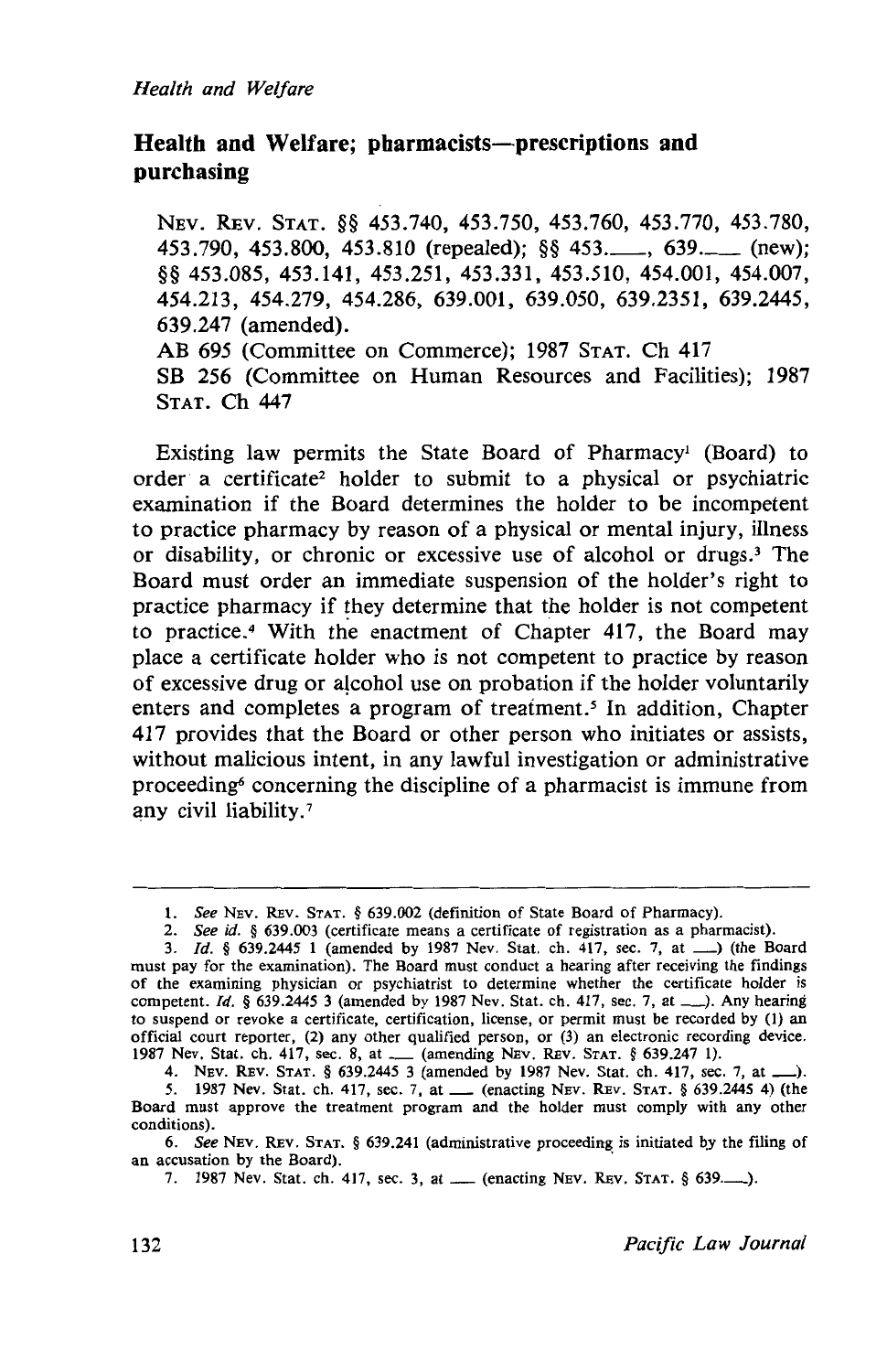Existing law permits a hospital<sup>8</sup> pharmacy<sup>9</sup> or a designated pharmacy<sup>10</sup> to sell a controlled substance<sup>11</sup> to the holder of a permit authorizing the operation of an ambulance, air ambulance, or vehicle of a firefighting agency at the scene of an accident.<sup>12</sup> The hospital pharmacy or designated pharmacy may sell controlled substances to replenish the stock of an ambulance or other authorized vehicle if certain requirements are met. 13 Chapter 417 permits a controlled substance to be sold in this situation by an oral order of the permit holder.<sup>14</sup> Chapter 417 also allows a practitioner to purchase controlled substances from a pharmacy by an oral order or by an oral or written order transmitted through their agent.<sup>15</sup> Under prior law a practitioner could only purchase supplies of poisons, 16 dangerous drugs, 17 and devices from a pharmacy by presenting a signed written order.<sup>18</sup> Additionally, a hospital pharmacy or a designated pharmacy could sell to the permit holder dangerous drugs to stock or replenish the stock of an ambulance or other authorized vehicle if: (1) The purchase order was countersigned by a physician; and (2) the intermediate or advanced emergency medical technician, or registered nurse in charge of the controlled substances and dangerous drugs was appropriately certified or licensed.<sup>19</sup> Chapter 447 provides that

The district health officer is authorized to designate which pharmacies may sell controlled substances to permit holders. NEv. REv. STAT. § 453.510 2 (amended by 1987 Nev. Stat. ch. 417, sec. 13, at \_\_\_.).

11. *See* NEv. REv. STAT. § 453.041 (definition of controlled substance); NEv. ADMIN. CooE ch. 453, §§ .510, .520, .530, .540, *.550* (1987) (schedules of controlled substances).

12. *Id.* § 453.510 2 (amended by 1987 Nev. Stat. ch. 417, sec. 13, at \_\_\_). See id. §§ 450B.200, 450B.210 (permit and provisional permit requirements for ambulances and vehicles of firefighting agencies).

13. NEV. REV. STAT. § 453.510 2 (amended by 1987 Nev. Stat. ch. 417, sec. 13, at \_\_\_) (the purchase order must be countersigned by a physician, and the advanced emergency medical technician or registered nurse in charge of the controlled substances must be appropriately certified or licensed).

14. *Id.* sec. 13, at \_\_\_ (amending NEV. REV. STAT. § 453.510 2(b)) (controlled substances from schedule II cannot be purchased by making an oral order). See NEv. REv. STAT. §453.176 (provides tests to determine if a substance should be categorized as schedule II).

15. *Id.* sec. 13, at \_\_\_ (amending NEV. REV. STAT. § 453.510 1) (controlled substances from· schedule II listed in Nevada Administrative Code chapter 453 cannot be purchased by making an oral order).

16. *See* NEv. REv. STAT. § 454.010 (definition of poison).

17. *See id.* § 454.201 (definition of dangerous drug).

18. 1985 Nev. Stat. ch. *558,* sec. 23, at 1701-02 (amending NEv. REv. STAT. § 454.279).  $19.$   $Id.$ 

<sup>8.</sup> Hospital means any facility which is licensed by the Department of Human Resources as a hospital and which provides care and treatment for human illness or other abnormal physical or mental conditions on an inpatient basis, including any such facility operated by the state or a political subdivision. 1987 Nev. Stat. ch. 417, sec. 9, at \_(amending NEV. REv. STAT. § 453.085).

<sup>9.</sup> *See NEV. REV. STAT.* § 453.117 (definition of pharmacy).<br>10. The district health officer is authorized to designate v